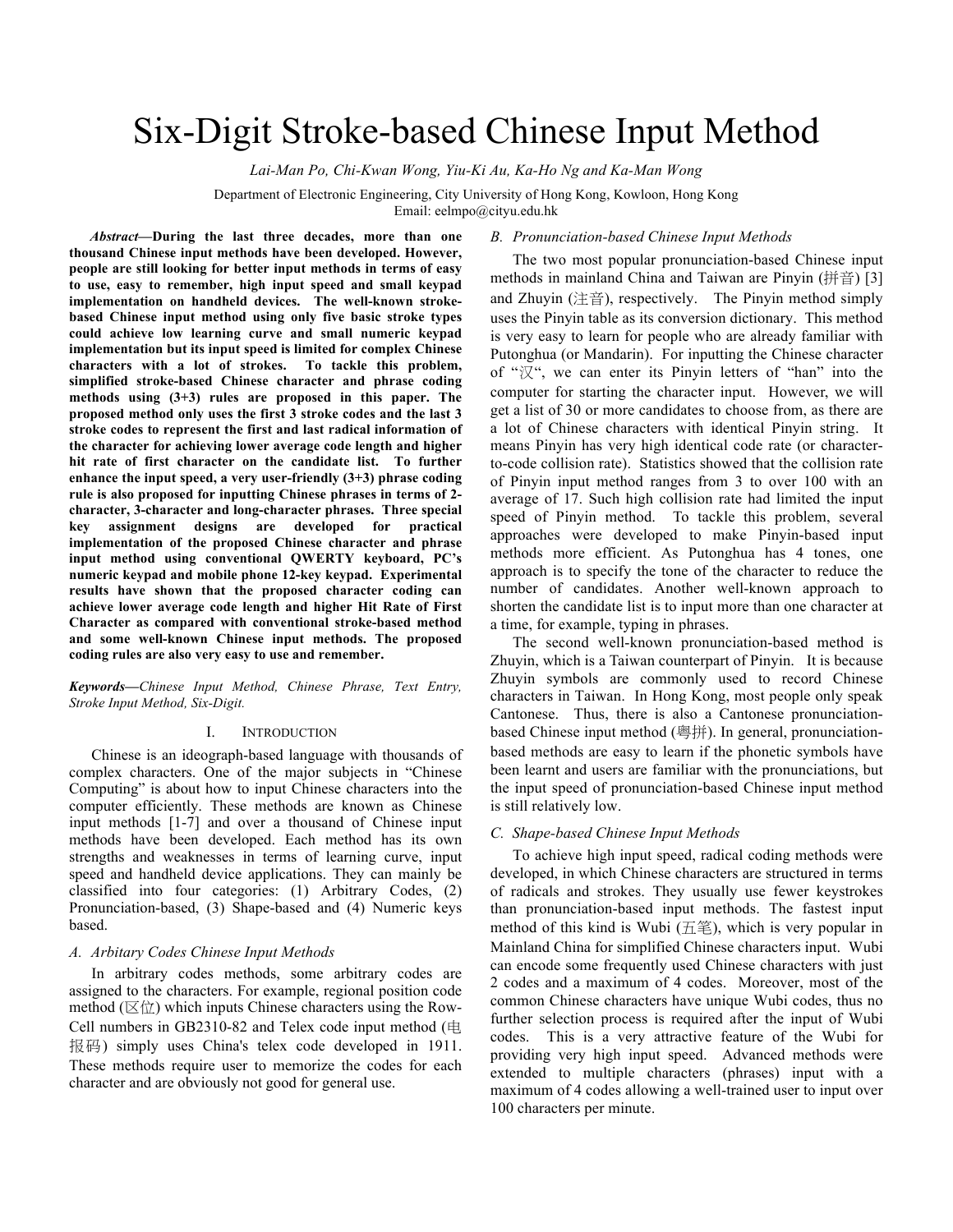The counterpart of the Wubi for traditional Chinese character set is Cangjie (仓颉), which is very popular in Taiwan and Hong Kong. Similar to Wubi, Cangjie also uses the Roman letter keys to map the pre-defined Chinese character's radicals and strokes. The input speed of Cangjie is also very high for well-trained user but the major problems of these shape-based input methods are the difficulty in learning and the easiness to forget. Many users have experienced hardship when they start to learn these methods, since it is really hard to memorize the keystroke combinations and the complicated coding rules. To release this problem, Jianyi (简 易/速成) was developed, which is a simplified Cangjie input method. Jianyi just uses the first and last radical codes of Cangjie and therefore significantly simplifies the coding rule of Cangjie. But it has a major drawback of much higher collision code rate. That means the users need to choose a desired character from a longer candidate list. In practice, whether Jianyi is really easier to learn is controversial, since it is difficult to figure out the Jianyi codes of many characters without understanding on the Cangjie decomposition rules.

#### *D. Numeric Keys Based Chinese Input Methods*

To improve the learning curve of the shape-based input methods as well as using small keypad of handheld devices such as mobile phones, numeric keys based methods were developed. The three most well-known examples of this type of input method are  $Q9$  (九方), CKC (纵横) [4] and T9 Bihua Method (笔画). The Q9 input method uses 9 numeric keys (1 to 9) to input Chinese characters. It is considered as an easy to learn method but its input speed is quite low. The CKC also uses the numeric keys but with 10 keys (0 to 9) and a maximum of 4 digits to represent a Chinese character, which can achieve a much higher input speed than Q9. In CKC, all possible shapes of strokes are classified into 10 groups, each represented by one of the ten possible digits 0-9. Chinese characters can then be input by following the order in which the strokes are identified at the 4 corners of the character. Although CKC only uses ten keys, to remember all these groups of patterns are not easy because many radicals or strokes are mapped to a single key. In addition, users need to learn a new character structure decomposition method.

The most popular Chinese input method on mobile phones is the T9 Bihua input method, which is really easy to learn, as it is purely a stroke-based coding method. T9 Bihua has only five basic stroke types and its coding rule is based on the hand-written stroke order. However, quite a lot of Chinese characters have the same first radical, which makes some of the complex Chinese characters require a lot of keystrokes to input. This problem limits the conventional stroke-based input speed. In this paper, a new stroke-based Chinese character and phrase coding methods with at most 6 digits called diGi-6 (G6 or 六码笔画) method is proposed for speeding up the T9 Bihua. The new idea is very similar to the Jianyi that uses the first and last radical codes for enhancing the learning curve of Cangjie but the purpose of G6 is to speed up T9 Bihua. In addition, Chinese phrase coding rule is also proposed to speed up the multiple characters input further. The learning curve of G6 is very low and can achieve relatively high input speed. The details of these coding methods will be described in the following sections.

#### II. STROKE-BASED CHINESE INPUT METHOD

Before introducing the new G6 coding, we first review the conventional five basic stroke types that form the foundation of many stroke-based Chinese input methods. In which, the 24 strokes of simplified Chinese character set and 41 strokes of traditional Chinese character set are grouped into 5 basic types of strokes based on their common characteristics. These five stroke types are

- (1) Horizontal strokes  $[\frac{1}{10}]$ : -
- (2) Vertical strokes [竖] : 丨
- (3) Left-Falling strokes [撇]: 丿
- (4) Right-Falling strokes or Dot strokes [点捺]: 丶
- (5) Turning strokes [折]: フ

The detailed definitions of each stroke type are described as follows:

**1. Horizontal strokes**  $[-]$  : A stroke with its written direction from left to right horizontally or flicking up rightward slightly are classified as horizontal stroke type. The two popular horizontal strokes are " $-$  .".

**2. Vertical strokes [**丨**]**:A stroke with its written direction from top to bottom is defined as a vertical stroke and the popular vertical strokes are " | J ". The reason to include the I stroke with small clockwise turning hook at the end of a normal vertical stroke is for avoiding the confusion of some of the Chinese characters with different vertical stroke written styles with or without hook at the end such as  $\overline{R}$  and  $\overline{R}$ .

**3. Left-falling strokes [***寸*]: A stroke with its written direction from top right to bottom left is defined as a leftfalling stroke. This type of strokes can be either long or short like " $\prime$  )".

**4. Right-falling or Dot strokes [**、**]**:As both a right-falling stroke and a dot stroke have the same written direction from top left to bottom right, they are classified as the same type of stroke. Some of the most popular strokes of this type are  $\alpha \mapsto \mathbb{R}^{m}$  .

**5. Turning strokes [**フ**]**: A turning stroke has at least one turn no matter its direction is clockwise or anti-clockwise. Some of the popular clockwise turning strokes are

These five basic stroke types are easy to understand and remember. In practice, each of these stroke types is assigned to one of the keys on the small mobile devices keypad. Normally, they are assigned to numeric keys 1 to 5. The coding rule of the conventional stroke-based input method is based on the stroke order of the handwritten Chinese character. These five basic stroke types and handwritten stroke order of character are well defined in Chinese language. People familiar with Chinese language should know these five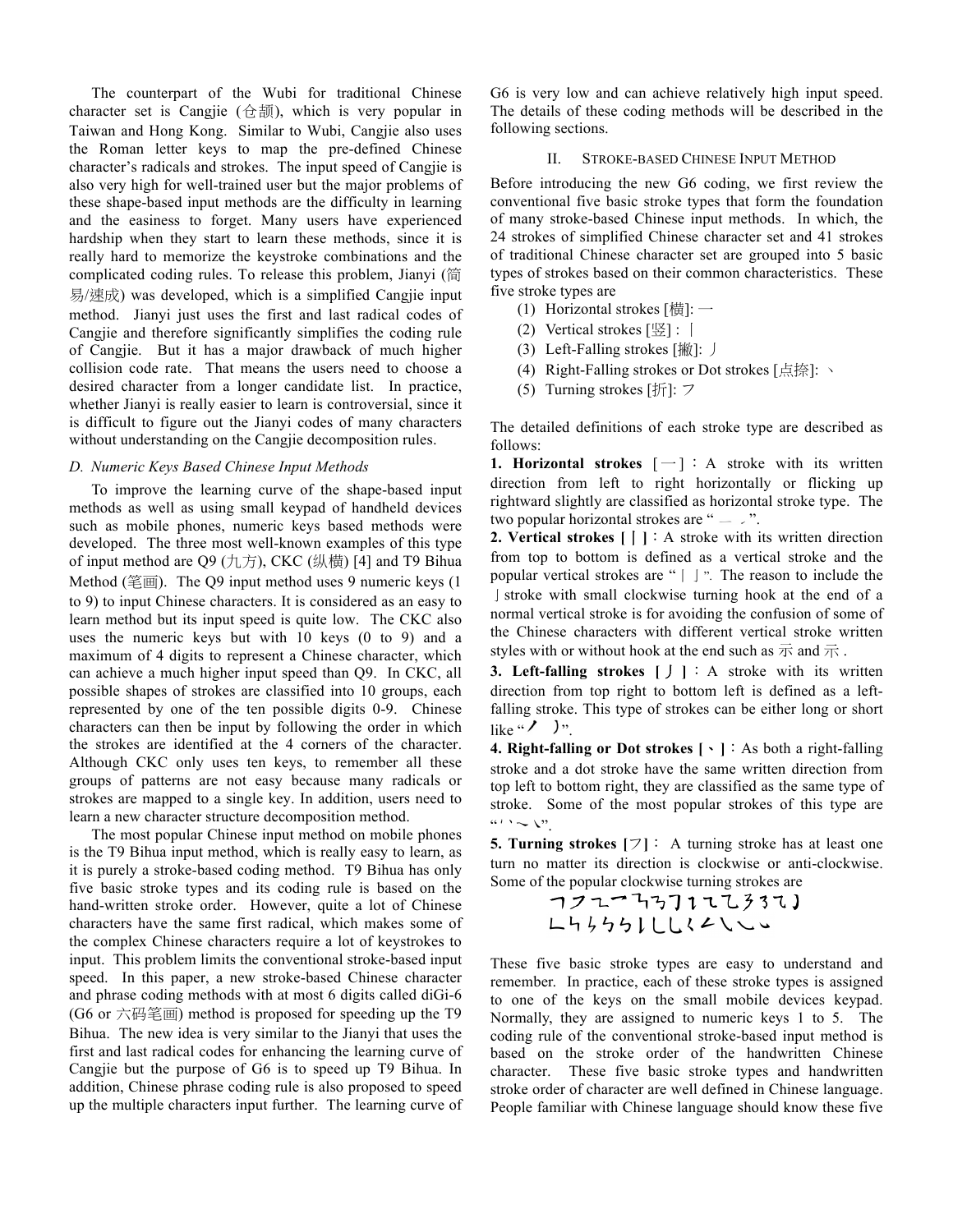types of strokes and characters' stroke order when they were taught to write Chinese characters. That reduces the conventional stroke-based Chinese input method's learning curve significantly. However, for some complex Chinese characters with many strokes, it can be a time consuming job and the typing speed is highly decreased. For examples, each character of "输入" and "健康" can be encoded as

• 输: | フー | ー J ヽー | フーー | |

$$
\bullet \ \curlywedge : \ \ J \ \curlywedge
$$

- 健 : 丿 | フー 一一一 | フヽ
- 康 : ヽ―丿フ――|ヽ― 丿ヽ

For simple Chinese characters with a few strokes such as 入, the T9 Bihua is very efficient but for complex characters with many strokes such as 输, it requires a lot of keys input. This is because T9 Bihua uses variable code-length for encoding the characters that considerably reduce its input speed for complex characters with many strokes.

# III. G6 CHARACTER AND PHRASE ENCODING RULES

To solve the long code-length problem for encoding complex Chinese characters in conventional stroke-based input method, the proposed G6 method uses at most 6 codelength to encode Chinese character and phrase. In Taiwan, 5,401 Chinese characters are listed as frequently used characters. For code-length of 6 with base 5 number this could provide code space of 19,530  $(=5+5^2+5^3+5^4+5^5+5^6)$ , which have sufficient coding space for frequently used characters in both Traditional and Simplified Chinese character sets. To achieve higher input speed with a maximum code-length of 6, the proposed G6 Chinese input method uses (3+3) rule for both character and phrase coding. The character (3+3) rule refers to the first 3 and the last 3 strokes of a character. The first 3 strokes are the first, second and third strokes, and the last 3 strokes are third from last, second from last and the very last stroke. On the other hand, the phrase (3+3) rule uses the first 3 strokes of the first and last characters of the phrase. The details of the G6 characters and phrases encoding are described in the below two subsections.

# *A. G6 Character Coding*

To encode Chinese characters, G6 divides Chinese characters into two groups with total number of strokes not greater than 6 and greater than 6. For the Chinese characters with the total number of strokes not greater than 6, the character is encoded like an ordinary stroke-based input method by entering all the stroke's codes. For example, the following are the G6 codes of some simple characters with the number of strokes not greater than 6:

- 大 :一丿、
- 小 :丨丿、
- 禾 :丿一丨丿丶
- 己 :フ一フ

If the number of strokes of a Chinese character is greater than 6, the (3+3) rule is used. This means to enter the first 3 and last 3 strokes. The following are the examples of the G6 codes of some characters with the number of strokes greater than 6:

- 健: 丿丨フ 丨フ丶
- 康 : ヽー リ ー リ ヽ
- \*\*・ ノ ノ<br>• 输:|フー ─||

Apparently, we can see that G6 is very efficient in both complex and simple Chinese characters input.

 Basically, the first 3 strokes are used to identify the side radical of the complex Chinese characters. It is found that most of the side radicals of the Chinese characters can be distinct by using 3 strokes, especially for the simplified Chinese characters set. In addition, the last 3 strokes are used to identify the characters with similar or same side radical. Suppose some complex Chinese characters with the same side radicals have about 400 characters. As we use the last 3 strokes with 5 types of stroke, we can achieve about 3  $(=400/5^3)$  characters code collision. With this feature, it is easy to provide user-friendly interface to list the Chinese characters with all the identical code's characters for the final selection. This feature of the  $(3+3)$  rule can make G6 single Chinese character achieves relatively high input speed.

## *B. G6 Phrase Coding*

To increase input speed, most of the Chinese input systems provide the associate character list when the first character is entered and then choose the associate characters from that list. In practice, the associate characters approach may not be very efficient as there may be a long list of associate characters for users to choose. Another way of improving the input speed is to input more than one character a time especially when typing in a phrase. G6 divides the Chinese phrases into 2-character, 3 character and multi-character phrases. The encoding method of G6 phrase is also very easy, which uses the (3+3) rule again. However, the first (3) refers to the first 3 strokes of the first character in the phrase, and the second (3) refers to the first 3 strokes of the last character.

# *2-Character Phrases*

 As two characters form most of the Chinese phrases, G6 use a separate database for all 2-character phrases. With use of the  $(3+3)$  rule the 2-character phrase coding is very simple by using the first 3 strokes for the first character and the first 3 strokes of the second character. Here are some 2-character Chinese phrases encoded by this rule:

- 输入: 一フ丨 丿丶 ● 中国: | フー | フー
- 香港 : 丿一 | ヽ ヽ一
- 健康 : 丿 | フ ヽ― 丿

Since the minimum length for the G6 single Chinese character coding is one, the minimum length of the 2-character phrase code is 2 and the maximum length is 6. In practice, a special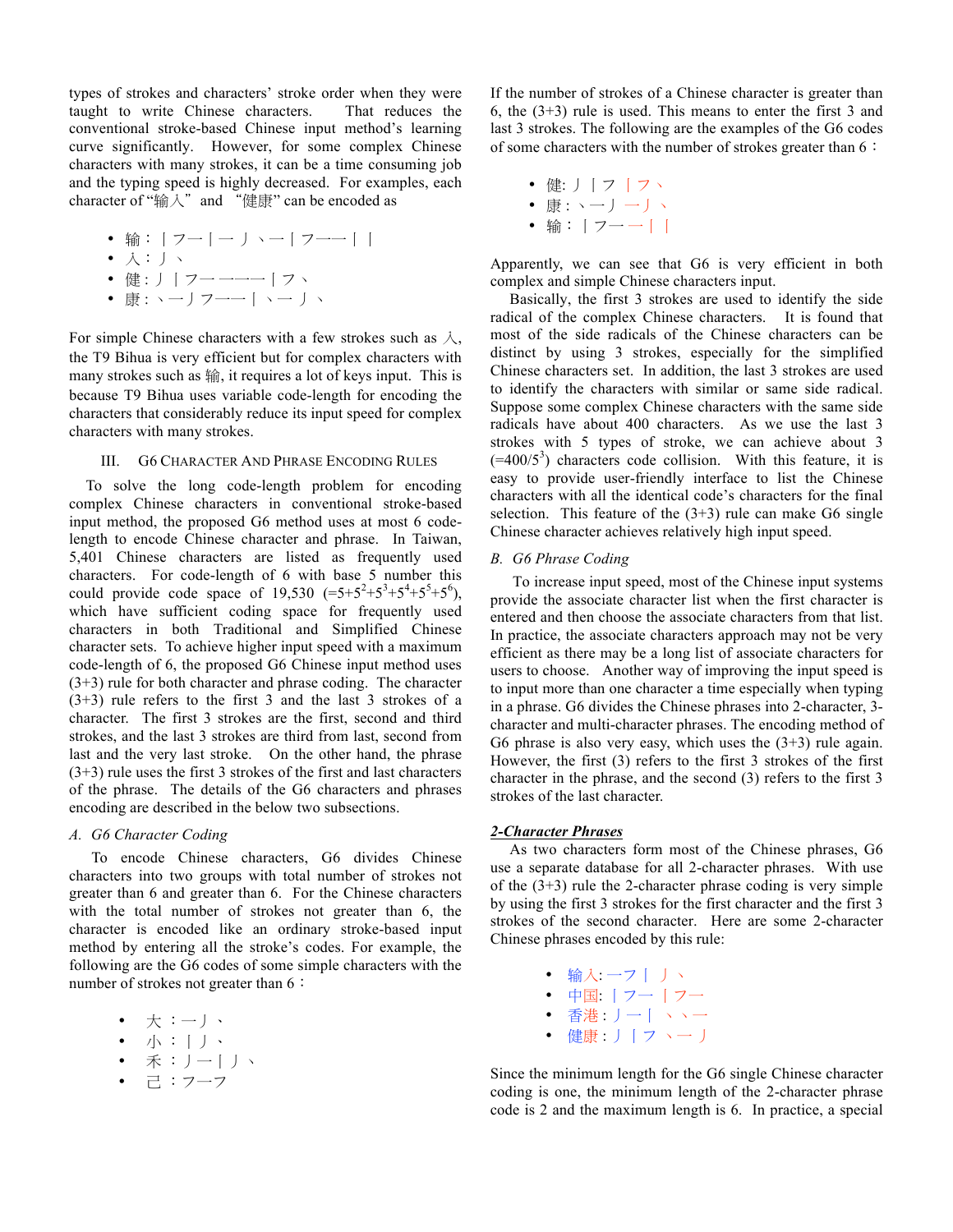phrase key is required for indicating that it is a phrase input instead of a character input.

# *3-Character Phrases*

 Since 3-character phrases are also very popular in Chinese language, G6 includes a 3-character phrases input feature with the same  $(3+3)$  coding rule as the following examples:

- 中國人: 丨フ一丿丶
- 输入法 : 一フ丨 一フヽ
- 经济学 : フフ 一ヽヽ 」

# *Long-Character Phrase*

 Any Chinese phrase composes of more than 3 characters is considered as a long phrase and here are some long-character Chinese phrases encoded by (3+3) phrase coding rule:

- 一模一样 : 一一 | 丿
- 身体健康 : 丿丨フ 丶一丿
- 中华人民共和国 : 丨フ一 丨フ一

The G6 phrase input feature significantly increases the input speed. It can be seen that 36 codes are required to input the 7 characters phrase of "中华人民共和国". With G6 phrase input, it can be reduced to 6 codes, which can achieve less than one codeword per character. In addition, this phrase encoding method is very easy to use and remember as only one rule for all three lengths of phrases. In CKC, different phrase coding rules are defined for different length of phrases. On the other hand, the first 3 strokes of first and last characters of the phrase coding rule is very easy to use, as the first 3 strokes of Chinese character is very easy to identify and remember.

#### IV. IMPLEMENTATIONS OF G6 INPUT METHOD

In practice, G6 Chinese input method can be implemented in both small numeric keypad and Roman keys of the QWERTY keyboard. In this section, the numeric keypad, mobile phone keypad and Roman keys implementation of G6 are proposed.

# *A. G6 Numeric keypad Design*

 The most convenient way to implement G6 is to use the personal computer's numeric keypad and a recommended G6 numeric keypad design is shown in Fig. 1(a). The five basic stroke types are assigned to keys "4" to "8" and the key "9" is assigned as a "Wild Card Key" with symbol of "?" for unknown stroke input. The "Enter" key is assigned for selecting the first candidate of the characters list (入首字). It is because the proposed G6 have relatively higher hit rate of first character which will be discussed in section V, then user can use this big key to input the top character of the candidate list easily. If the target character is not listed at the top, the "0" key is assigned as "Candidate Selection Key" (选字). User can press this key to select any character listed on the candidate list using of the numeric keys of 1 to 9 or using the



Fig. 1: G6 Keys Assignment for (a) Personal Computer Numeric Keypad and (b) Mobile Phone 12-key Keypad.

| Backspace<br>~<br>8<br>9<br>$\overline{2}$<br>6<br>3<br>$\mathbf 0$<br>5<br>4<br>۰.<br>删除<br>$\equiv$ |
|-------------------------------------------------------------------------------------------------------|
| u<br>œ<br>tab<br>标点<br>全码 六码                                                                          |
| Enter<br>caps lock<br>二字词                                                                             |
| B<br>shift<br>shift<br>三字词<br>多字词<br>۰                                                                |
| Ctrl<br>Alt<br>入字<br>System<br>Ctrl<br>Menu<br>Alt<br>System                                          |
| $\Gamma$ ig. 2: $C_f$ kays assignment for OWEDTV kayboord                                             |

Fig. 2: G6 keys assignment for QWERTY keyboard.

key of "+"  $(\overline{\mathbb{F}} - \overline{\mathbb{F}})$  and "-"  $(\underline{\mathbb{F}} - \overline{\mathbb{F}})$  to page down and up of the candidate list. In addition, the "0" key also works as "Space" key for input a space between characters. Moreover, the "\*" key is assigned as punctuation  $(\text{m/s})$  and the "." key is assigned as "Delete last code key" (刪除). To distinguish the G6 phrase codes from the character codes and length of the phrases, the "1", "2" and "3" keys are assigned to "2- Character Phrase" (二字詞), "3-Character Phrase" (三字詞) and "long-Character Phrase" (多字詞), respectively as shown in Fig. 1(a). Finally, as an enhancement of the full strokes Chinese character input method, the G6 input system can also support the full code input (input all the stroke codes), thus a "mode swap" key is assigned to "/" (全码|六码) for swapping between full code and G6 code of the first 3 and last 3 coding rule. Similarly, G6 can also be applied to 12-key mobile phone keypad as shown in Figure 1(b). Positions of the keys assignment are very similar to the numeric keypad but the key's numbers are different. In addition, the "Character Selection Key" is normally assigned to control buttons center key. This design can let users input the Chinese character and phrase with one hand.

#### *B. G6 QWERTY Keyboard Design*

On the other hand, G6 is also very efficient in QWERTY keyboard using Roman keys assignment and the layout of G6 QWERTY keyboard design is shown in Fig. 2. In which the basic five strokes keys and the "Wild Card Key" are assigned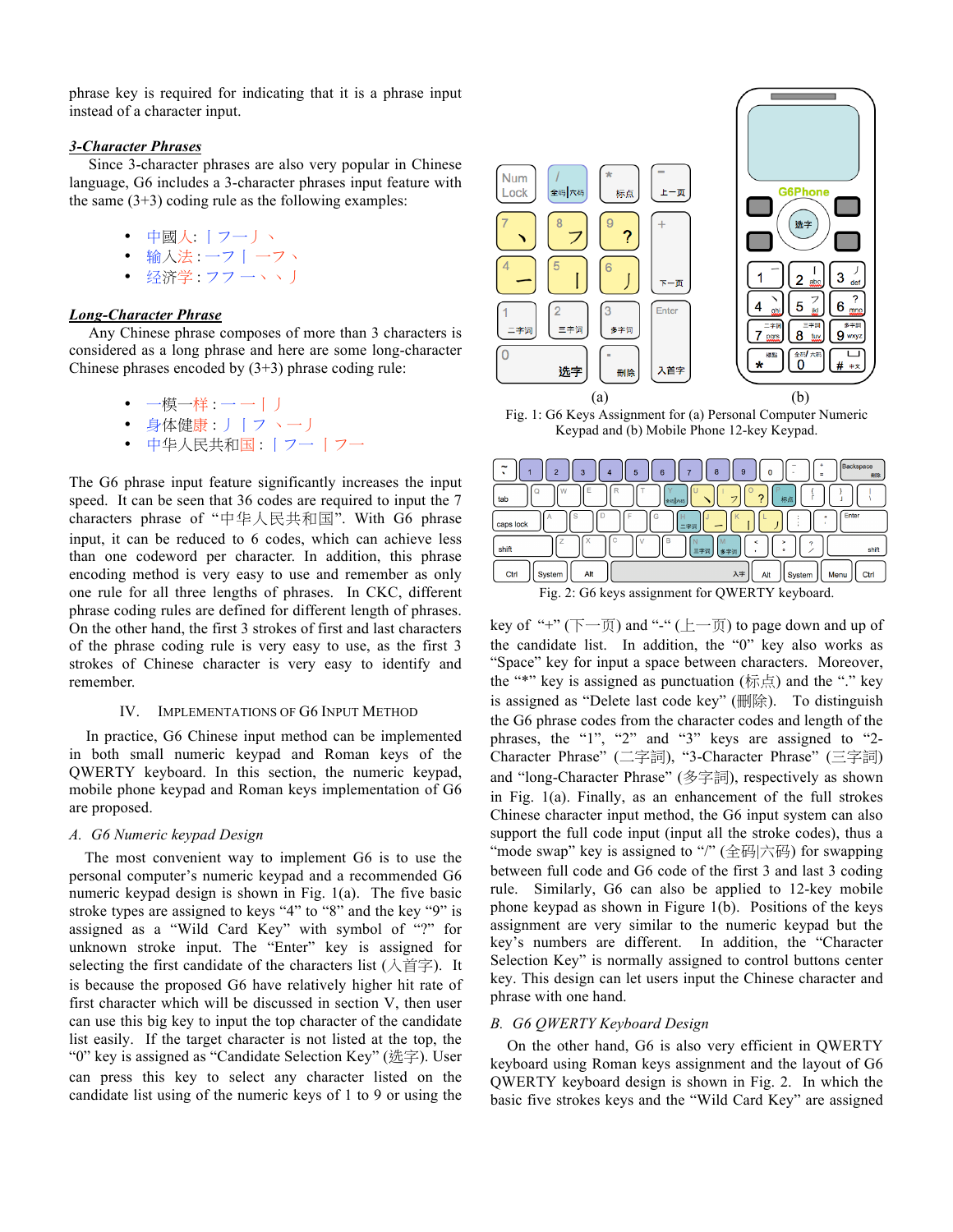to keys of J, K, L, U, I and O, which can be pressed by the more agile three fingers (index, middle and ring fingers) of the right hand. Moreover, the major control keys of "Select Character", "Mode Swap", "Punctuation", "2-Character Phrase", "3-Character Phrase", and "Long-Character Phrase" are assigned to "Space Bar", Y, P, H, N and M keys, thus they can also be accessed with just the right hand. Such keys arrangement can let users enter Chinese character easily with single hand. For unpopular Chinese characters, users can use the numeric keys of "1 to 9" on the top of the keyboard to select character from the candidate list with identical G6 code.

#### *C. G6 Implementation on MS-Windows Platforms*

 Recently, G6 is implemented on MS-Windows OS platform using C++ language and it is available for download in [11]. This implementation supports both Roman keys and numeric keys assignments as shown in Fig. 1(a) and Fig. 2. In addition, the software supports both simplified and traditional Chinese characters with 20,902 and 13,117 characters respectively. Two examples of the G6 user interface for entering the character of "树" and "翡" are shown in Fig. 3. In which, the character of "翡" has unique G6 code but it cannot use 6 code-length to uniquely identify this character using conventional stroke order with the first 6 stroke codes. The G6 phrase coding were also implemented with 65,536 2 character phrases, 37,677 3-character phrases and 52,502 longcharacter phrases for simplified Chinese phrase input. For traditional Chinese input, the system consists of 65,536 2 character phrases, 37,675 3-character phrases, and 52,567 long-character phrases. Three G6 phrases input examples are shown in Fig. 4 for the phrases input of "检验", "经济学" and "中华人民共和国". These examples illustrated that some of the frequently used phrases can be listed on the first page of the candidate list, making phrase input very efficient.

# V. PERFORMANCE EVALUATIONS

In order to evaluate the efficiency of G6 (六码笔画) input method, we have performed three types of performance comparison with T9 Bihua (T9笔画), Pinyin (拼音), Wubi (五 笔), Zhuyin (注音), Cangjie (仓颉), Jianyi (简易) and CKC (纵横) in both simplified and traditional Chinese character sets. In the simplified Chinese characters set evaluation, G6 was compared with T9 Bihua, Pinyin, Wubi and CKC using the most frequently used 3,000 characters created by Peking University of China with ordering based on their usage rate. For traditional Chinese characters set, G6 was compared with T9 Bihua, Zhuyin, Cangjie and Jianyi using the most frequently used 3,000 traditional Chinese characters generated by the Chinese University of Hong Kong [8]. The first comparison is based on the average length of all input codes as defined by:

$$
ALIC = \frac{\text{The sum of the length of all Chinese character's input code}}{\text{The sum of all Chinese characters in code table}} \tag{1}
$$



entering the characters of "树" and "翡".

Fig. 4: The user interface of the G6 MS-Windows

The ALIC means the average length of all input codes, so the lower the ALIC is, the faster the input method should be. The second column of Table 1 listed the ALIC of the input methods used in our analysis, which shows that G6 can reduce the ALIC from 9.388 of simplified characters set and 11.473 of traditional characters set to 5.798 and 5.859, respectively. G6's ALIC is longer than the Pinyin, Zhuyin, Wubi, Cangjie and CKC by 2 but the ALIC may not be a good parameter for comparing the input speed of G6 with these non-stroke-based Chinese input methods. It is because the actual number of keys pressed to input the character couldn't be reflected by ALIC if the character-to-code collision rate is very different.

 In order to achieve better input speed estimation, the second evaluation used the HRFC (Hit Rate of First Character) [9]. The HRFC is the probability of the target Chinese character appears in the first place in the input method's candidate list. The HRFC is computed as follows:

$$
HRFC = \frac{\text{The sum of the inputted characters in the fi rest place}}{\text{The sum of inputted characters}} \quad (2)
$$

The higher the probabilities of the expected characters in the first place are, the more convenient the user is, the memorizations of the characters' position can be reduced and the press of the selection key may be saved. The third evaluation was to compare the KSPC (Key Strokes Per Character) [10], which is the number of keystrokes, on average, to generate each character of text in a given language using a given text entry technique. The KSPC is computed as follows:

$$
KSPC = \frac{\sum K_c \times F_c}{\sum C_c \times F_c}
$$
 (3)

where  $K_c$  is the number of keystrokes required to enter a character,  $C_c = 1$  (the size of each character), and  $F_c$  is the frequency of the character in the corpus. It is the average number of key presses required for entering a character, which can directly represent the efficiency of the input method and